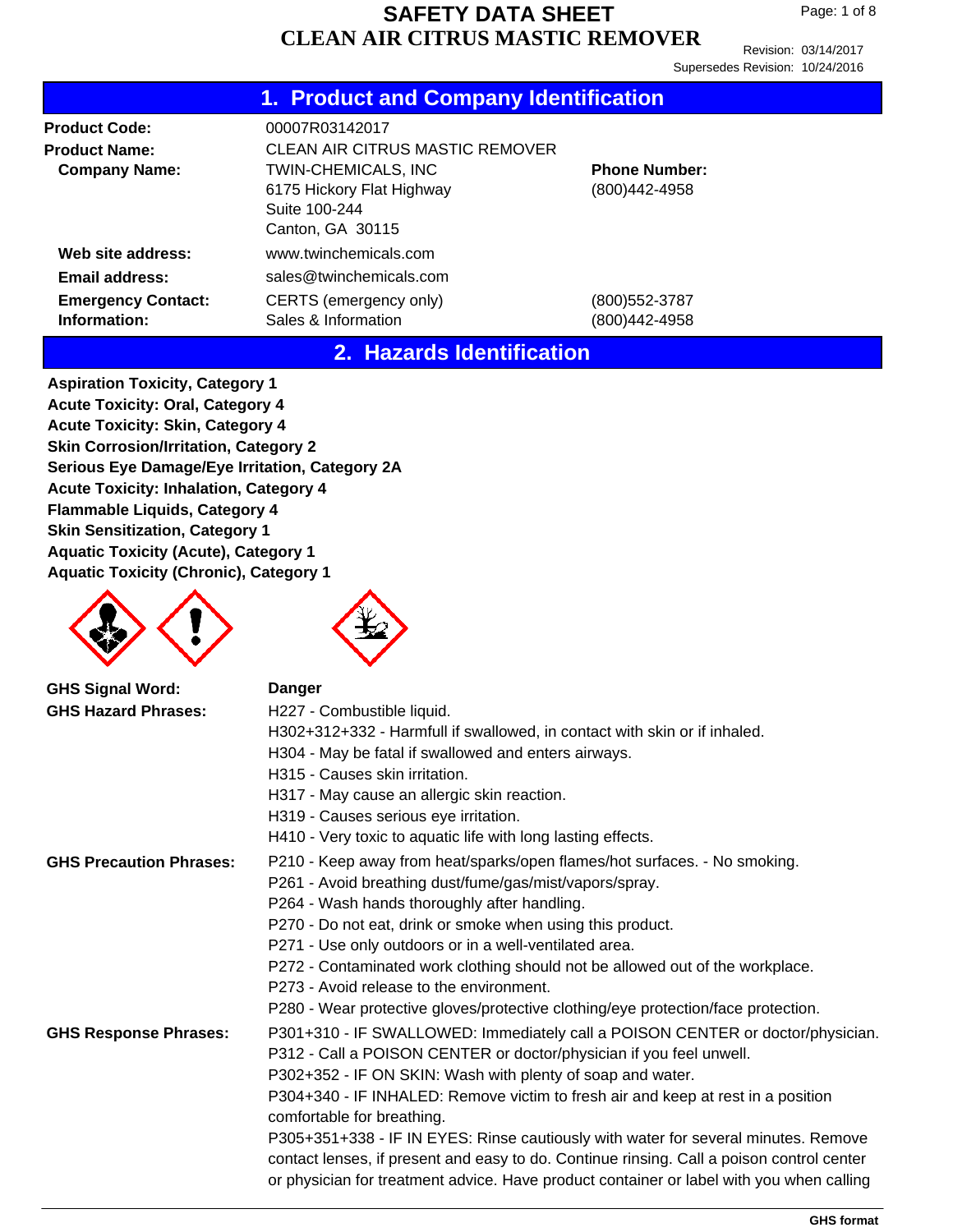Revision: 03/14/2017 Supersedes Revision: 10/24/2016

|                                                         | poison control center or physician.<br>P330 - Rinse mouth.                                                                                                                                                                                                                                                                                                                                                                                                                                                                                                                                                                                                       |
|---------------------------------------------------------|------------------------------------------------------------------------------------------------------------------------------------------------------------------------------------------------------------------------------------------------------------------------------------------------------------------------------------------------------------------------------------------------------------------------------------------------------------------------------------------------------------------------------------------------------------------------------------------------------------------------------------------------------------------|
|                                                         | P331 - Do NOT induce vomiting.                                                                                                                                                                                                                                                                                                                                                                                                                                                                                                                                                                                                                                   |
|                                                         | P332+313 - If skin irritation occurs, get medical advice/attention.                                                                                                                                                                                                                                                                                                                                                                                                                                                                                                                                                                                              |
|                                                         | P333+313 - If skin irritation or rash occurs, seek medical advice/attention.                                                                                                                                                                                                                                                                                                                                                                                                                                                                                                                                                                                     |
|                                                         | P337+313 - If eye irritation persists, get medical advice/attention.                                                                                                                                                                                                                                                                                                                                                                                                                                                                                                                                                                                             |
|                                                         | P362 - Take off contaminated clothing and wash before re-use.                                                                                                                                                                                                                                                                                                                                                                                                                                                                                                                                                                                                    |
|                                                         | P363 - Wash contaminated clothing before reuse.                                                                                                                                                                                                                                                                                                                                                                                                                                                                                                                                                                                                                  |
|                                                         | P391 - Collect spillage.                                                                                                                                                                                                                                                                                                                                                                                                                                                                                                                                                                                                                                         |
|                                                         | P370+378 - In case of fire, use water fog, dry chemical, carbon dioxide or foam to<br>extinguish.                                                                                                                                                                                                                                                                                                                                                                                                                                                                                                                                                                |
| <b>GHS Storage and Disposal</b>                         | P403+235 - Store in cool/well-ventilated place.                                                                                                                                                                                                                                                                                                                                                                                                                                                                                                                                                                                                                  |
| <b>Phrases:</b>                                         | P405 - Store locked up.                                                                                                                                                                                                                                                                                                                                                                                                                                                                                                                                                                                                                                          |
|                                                         | P501 - Dispose of contents/container to licensed waste disposal facility.                                                                                                                                                                                                                                                                                                                                                                                                                                                                                                                                                                                        |
| <b>Potential Health Effects</b><br>(Acute and Chronic): | Prolonged or repeated skin contact may cause defatting and dermatitis.                                                                                                                                                                                                                                                                                                                                                                                                                                                                                                                                                                                           |
|                                                         | Chronic: May cause liver and kidney damage. Sophisticated modeling has clearly proven<br>that 2-butoxyethanol does not build up in the body under any kinds of normal use. In<br>2-year gavage studies, there was clear evidence of carcinogenic activity of d-limonene<br>for male rats, as shown by increased incidences of tubular cell hyperplasia, adenomas,<br>and adenocarcinomas of the kidney. There was NO evidence of carcinogenic activity of<br>d-limonene for female rats, for male mice, or for female mice.                                                                                                                                      |
| Inhalation:                                             | Harmful if inhaled. May cause narcotic effects in high concentration. May cause lung<br>damage. May cause anemia. May cause central nervous system effects such as nausea<br>and headache. Material is irritating to mucous membranes and upper respiratory tract.                                                                                                                                                                                                                                                                                                                                                                                               |
| <b>Skin Contact:</b>                                    | Causes skin irritation. Substance is rapidly absorbed through the skin. Causes<br>symptoms similar to those of inhalation. Skin sensitization testing with human volunteers<br>produced negative results. A skin notation is not recommended by ACGIH, based on<br>estimates from physiologically based pharmacokinetic models which indicate that, even<br>in worst-case dermal-exposure scenarios, 2-butoxyethanol is not absorbed in amounts<br>sufficient to cause red blood cell hemolysis in humans. Skin Absorption: May be harmful<br>if absorbed through the skin. Prolonged and/or repeated contact may cause defatting of<br>the skin and dermatitis. |
| <b>Eye Contact:</b>                                     | Causes redness and pain. Causes severe eye irritation.                                                                                                                                                                                                                                                                                                                                                                                                                                                                                                                                                                                                           |
| Ingestion:                                              | Aspiration hazard. Harmful if swallowed. May cause gastrointestinal irritation with<br>nausea, vomiting and diarrhea. Prolonged or repeated exposure may cause allergic<br>reactions in certain sensitive individuals. May cause digestive tract disturbances.                                                                                                                                                                                                                                                                                                                                                                                                   |

## **3. Composition/Information on Ingredients**

| CAS#       | <b>Hazardous Components (Chemical Name)</b>                                                 | <b>Concentration</b> |
|------------|---------------------------------------------------------------------------------------------|----------------------|
| 64742-47-8 | Hydrotreated light distillate (petroleum)                                                   | $<90.0\%$            |
| 111-76-2   | Ethanol, 2-Butoxy- {Ethylene glycol n-butyl ether, $\leq 5.0$ %<br>Glycol Ether EB}         |                      |
| 9016-45-9  | Poly(oxy-1,2-ethanediyl),<br>.alpha.-(nonylphenyl)-.omega.-hydr {Nonylphenol<br>Ethoxylate} | $< 5.0 \%$           |
| 5989-27-5  | (R)-1-Methyl-4-(1-methylethenyl)-cyclohexene<br>$\{(R)-(+)$ -Limonene $\}$                  | < 4.0 %              |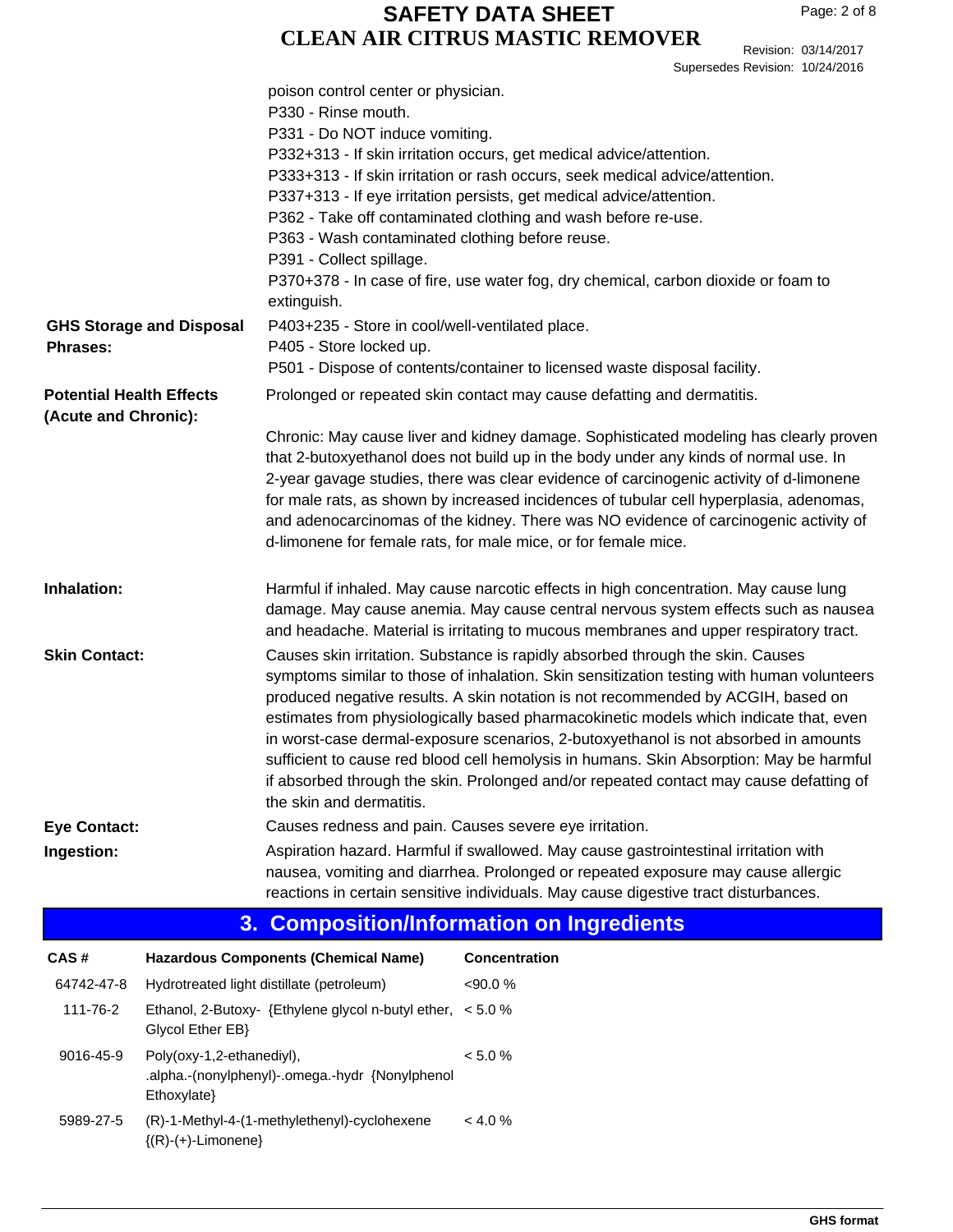Revision: 03/14/2017 Supersedes Revision: 10/24/2016

|                                                      | <b>4. First Aid Measures</b>                                                                                                                                                                                                                                                                                                                                                                                                                                                                                                                                                                                                                                                                                                                                                                                                                                                                                                                                                  |
|------------------------------------------------------|-------------------------------------------------------------------------------------------------------------------------------------------------------------------------------------------------------------------------------------------------------------------------------------------------------------------------------------------------------------------------------------------------------------------------------------------------------------------------------------------------------------------------------------------------------------------------------------------------------------------------------------------------------------------------------------------------------------------------------------------------------------------------------------------------------------------------------------------------------------------------------------------------------------------------------------------------------------------------------|
| <b>Emergency and First Aid</b><br><b>Procedures:</b> |                                                                                                                                                                                                                                                                                                                                                                                                                                                                                                                                                                                                                                                                                                                                                                                                                                                                                                                                                                               |
| In Case of Inhalation:                               | If inhaled, remove to fresh air. If breathing is difficult, give oxygen. Get medical aid<br>immediately. Remove from exposure and move to fresh air immediately. Do not use<br>mouth-to-mouth resuscitation if victim ingested or inhaled the substance; induce artificial<br>respiration with the aid of a pocket mask equipped with a one-way valve or other proper<br>respiratory medical device.                                                                                                                                                                                                                                                                                                                                                                                                                                                                                                                                                                          |
| In Case of Skin Contact:                             | Remove contaminated clothing and shoes. Get medical aid if irritation develops and<br>persists. Wash clothing before reuse. Flush skin with plenty of water for at least 15<br>minutes while removing contaminated clothing and shoes. In case of contact,<br>immediately flush skin with soap and plenty of water. Get medical aid if symptoms occur.                                                                                                                                                                                                                                                                                                                                                                                                                                                                                                                                                                                                                        |
| In Case of Eye Contact:                              | Get medical aid. Flush eyes with plenty of water for at least 15 minutes, occasionally<br>lifting the upper and lower eyelids. Get medical aid immediately.                                                                                                                                                                                                                                                                                                                                                                                                                                                                                                                                                                                                                                                                                                                                                                                                                   |
| In Case of Ingestion:                                | Potential for aspiration if swallowed. Never give anything by mouth to an unconscious<br>person. If vomiting occurs naturally, have victim lean forward. Call a poison control<br>center. If swallowed, wash out mouth with water provided person is conscious. Call a<br>physician. Get medical aid.                                                                                                                                                                                                                                                                                                                                                                                                                                                                                                                                                                                                                                                                         |
| <b>Signs and Symptoms Of</b><br><b>Exposure:</b>     | Exposure can cause: Nausea, headache, and vomiting. To the best of our knowledge,<br>the chemical, physical, and toxicological properties have not been thoroughly<br>investigated.                                                                                                                                                                                                                                                                                                                                                                                                                                                                                                                                                                                                                                                                                                                                                                                           |
| <b>Note to Physician:</b>                            | None known.                                                                                                                                                                                                                                                                                                                                                                                                                                                                                                                                                                                                                                                                                                                                                                                                                                                                                                                                                                   |
|                                                      | <b>5. Fire Fighting Measures</b>                                                                                                                                                                                                                                                                                                                                                                                                                                                                                                                                                                                                                                                                                                                                                                                                                                                                                                                                              |
| <b>Flash Pt:</b>                                     | > 48.00 C Method Used: Estimate                                                                                                                                                                                                                                                                                                                                                                                                                                                                                                                                                                                                                                                                                                                                                                                                                                                                                                                                               |
| <b>Explosive Limits:</b>                             | UEL: No data.<br>LEL: No data.                                                                                                                                                                                                                                                                                                                                                                                                                                                                                                                                                                                                                                                                                                                                                                                                                                                                                                                                                |
| <b>Autoignition Pt:</b>                              | No data.                                                                                                                                                                                                                                                                                                                                                                                                                                                                                                                                                                                                                                                                                                                                                                                                                                                                                                                                                                      |
| <b>Fire Fighting Instructions:</b>                   | Suitable Extinguishing Media: Suitable: Water spray. Use water fog, dry chemical, carbon dioxide or alcohol type foam.<br>As in any fire, wear a self-contained breathing apparatus in pressure-demand,<br>MSHA/NIOSH (approved or equivalent), and full protective gear. During a fire, irritating<br>and highly toxic gases may be generated by thermal decomposition or combustion. Use<br>water spray to keep fire-exposed containers cool. Will burn if involved in a fire. Protective<br>Equipment: Wear self-contained breathing apparatus and protective clothing to prevent<br>contact with skin and eyes. Specific Hazard(s): Containers may explode in the heat of a<br>fire. Flammable liquid and vapor. Vapors are heavier than air and may travel to a source<br>of ignition and flash back. Vapors can spread along the ground and collect in low or<br>confined areas. This liquid floats on water and may travel to a source of ignition and<br>spread fire. |
| <b>Flammable Properties and</b><br>Hazards:          | No data available.                                                                                                                                                                                                                                                                                                                                                                                                                                                                                                                                                                                                                                                                                                                                                                                                                                                                                                                                                            |
| <b>Hazardous Combustion</b><br><b>Products:</b>      | No data available.                                                                                                                                                                                                                                                                                                                                                                                                                                                                                                                                                                                                                                                                                                                                                                                                                                                                                                                                                            |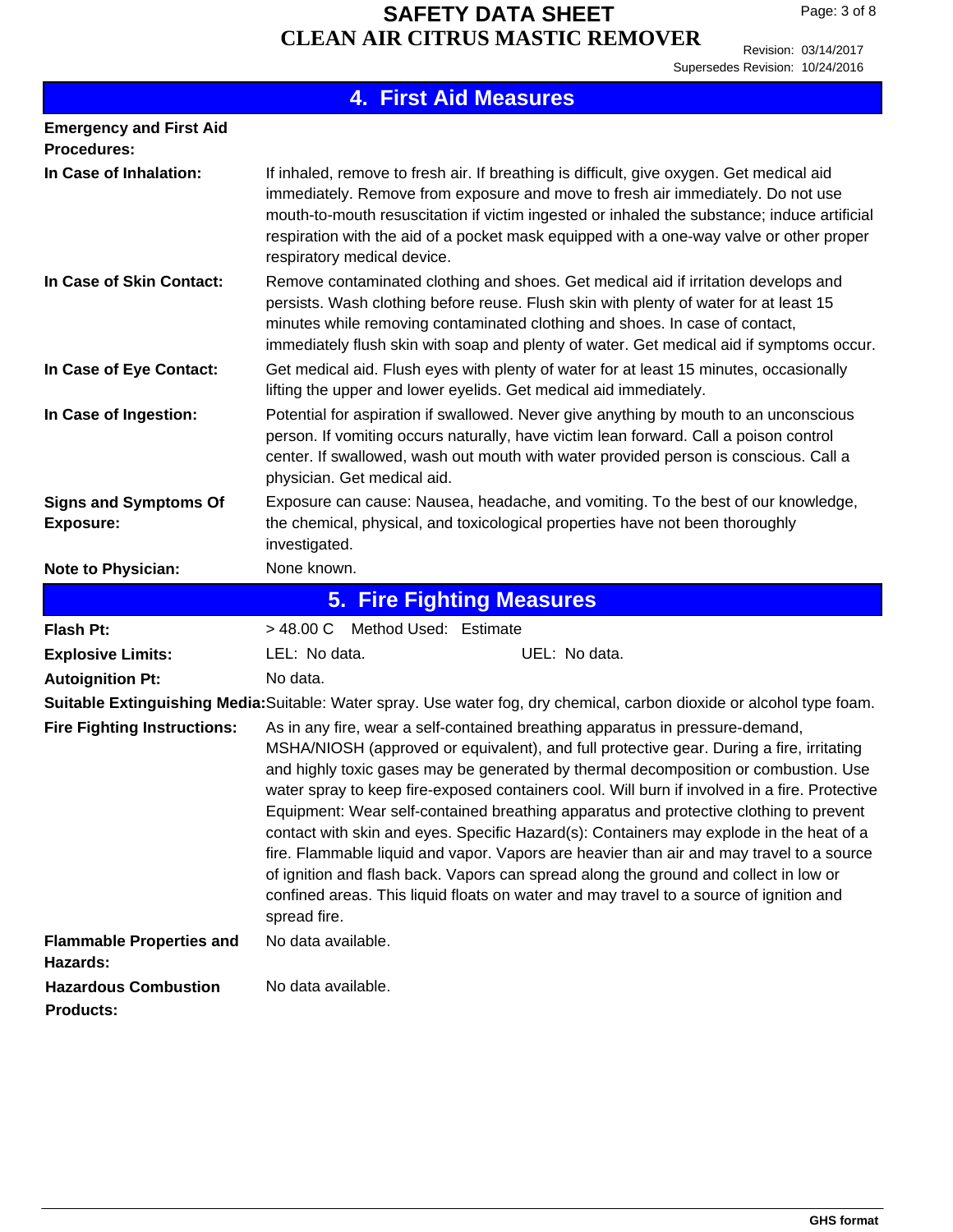Revision: 03/14/2017 Supersedes Revision: 10/24/2016

|                                                                                                 |                                                                                             |                                                                                                                                                                                                                                                                                                                                                                                                                                                                                                                                                                                                                                                                                                                                                                                                                                                                                                                                                                                                                                                                         | <b>6. Accidental Release Measures</b> |                                                                                                                                                                                                                                                                                                                                                                                                                                                                                                                                                                                                                                                                                                                                                                                                                                                        |                     |
|-------------------------------------------------------------------------------------------------|---------------------------------------------------------------------------------------------|-------------------------------------------------------------------------------------------------------------------------------------------------------------------------------------------------------------------------------------------------------------------------------------------------------------------------------------------------------------------------------------------------------------------------------------------------------------------------------------------------------------------------------------------------------------------------------------------------------------------------------------------------------------------------------------------------------------------------------------------------------------------------------------------------------------------------------------------------------------------------------------------------------------------------------------------------------------------------------------------------------------------------------------------------------------------------|---------------------------------------|--------------------------------------------------------------------------------------------------------------------------------------------------------------------------------------------------------------------------------------------------------------------------------------------------------------------------------------------------------------------------------------------------------------------------------------------------------------------------------------------------------------------------------------------------------------------------------------------------------------------------------------------------------------------------------------------------------------------------------------------------------------------------------------------------------------------------------------------------------|---------------------|
| <b>Material Is Released Or</b><br>Spilled:                                                      | <b>Steps To Be Taken In Case</b>                                                            | Methods for cleaning up.<br>floors, posing an accident risk.                                                                                                                                                                                                                                                                                                                                                                                                                                                                                                                                                                                                                                                                                                                                                                                                                                                                                                                                                                                                            |                                       | Use proper personal protective equipment as indicated in Section 8.<br>Spills/Leaks: Avoid runoff into storm sewers and ditches which lead to waterways. Clean<br>up spills immediately, observing precautions in the Protective Equipment section.<br>Remove all sources of ignition. Provide ventilation. Wear a self contained breathing<br>apparatus and appropriate personal protection. (See Exposure Controls, Personal<br>Protection section). Use a spark-proof tool. Do not let this chemical enter the<br>environment. PROCEDURE(S) OF PERSONAL PRECAUTION(S)<br>Wear respirator, chemical safety goggles, rubber boots, and heavy rubber gloves.<br>Absorb on sand or vermiculite and place in closed containers for disposal. Ventilate area<br>and wash spill site after material pickup is complete. Forms smooth, slippery surfaces on |                     |
|                                                                                                 |                                                                                             |                                                                                                                                                                                                                                                                                                                                                                                                                                                                                                                                                                                                                                                                                                                                                                                                                                                                                                                                                                                                                                                                         | <b>7. Handling and Storage</b>        |                                                                                                                                                                                                                                                                                                                                                                                                                                                                                                                                                                                                                                                                                                                                                                                                                                                        |                     |
| <b>Precautions To Be Taken in</b><br>Handling:<br><b>Precautions To Be Taken in</b><br>Storing: |                                                                                             | Wash thoroughly after handling. Use with adequate ventilation. Avoid contact with eyes,<br>skin, and clothing. Empty containers retain product residue, (liquid and/or vapor), and<br>can be dangerous. Keep container tightly closed. Avoid ingestion and inhalation. Do not<br>pressurize, cut, weld, braze, solder, drill, grind, or expose empty containers to heat,<br>sparks or open flames. Use spark-proof tools and explosion proof equipment. Keep away<br>from heat, sparks and flame. Do not ingest or inhale. Use only in a chemical fume hood.<br>User Exposure: Do not breathe vapor. Ground and bond containers when transferring<br>material. Avoid breathing dust, mist, or vapor.<br>Keep away from sources of ignition. Store in a tightly closed container. Store in a cool,<br>dry, well-ventilated area away from incompatible substances. Store in a cool, dry place.<br>Suitable: Keep away from heat, sparks and flame. Flammables-area. Separate from<br>oxidizing materials. Partially filled containers should be blanketed with nitrogen. |                                       |                                                                                                                                                                                                                                                                                                                                                                                                                                                                                                                                                                                                                                                                                                                                                                                                                                                        |                     |
|                                                                                                 |                                                                                             |                                                                                                                                                                                                                                                                                                                                                                                                                                                                                                                                                                                                                                                                                                                                                                                                                                                                                                                                                                                                                                                                         |                                       | 8. Exposure Controls/Personal Protection                                                                                                                                                                                                                                                                                                                                                                                                                                                                                                                                                                                                                                                                                                                                                                                                               |                     |
| CAS#                                                                                            | <b>Partial Chemical Name</b>                                                                |                                                                                                                                                                                                                                                                                                                                                                                                                                                                                                                                                                                                                                                                                                                                                                                                                                                                                                                                                                                                                                                                         | <b>OSHA TWA</b>                       | <b>ACGIH TWA</b>                                                                                                                                                                                                                                                                                                                                                                                                                                                                                                                                                                                                                                                                                                                                                                                                                                       | <b>Other Limits</b> |
| 64742-47-8                                                                                      |                                                                                             | Hydrotreated light distillate (petroleum)                                                                                                                                                                                                                                                                                                                                                                                                                                                                                                                                                                                                                                                                                                                                                                                                                                                                                                                                                                                                                               | No data.                              | TLV: 200 mg/m3                                                                                                                                                                                                                                                                                                                                                                                                                                                                                                                                                                                                                                                                                                                                                                                                                                         | No data.            |
| 111-76-2                                                                                        | Ethanol, 2-Butoxy- {Ethylene glycol<br>n-butyl ether, Glycol Ether EB}                      |                                                                                                                                                                                                                                                                                                                                                                                                                                                                                                                                                                                                                                                                                                                                                                                                                                                                                                                                                                                                                                                                         | PEL: 50 ppm                           | TLV: 20 ppm                                                                                                                                                                                                                                                                                                                                                                                                                                                                                                                                                                                                                                                                                                                                                                                                                                            | No data.            |
| 9016-45-9                                                                                       | Poly(oxy-1,2-ethanediyl),<br>.alpha.-(nonylphenyl)-.omega.-hydr<br>{Nonylphenol Ethoxylate} |                                                                                                                                                                                                                                                                                                                                                                                                                                                                                                                                                                                                                                                                                                                                                                                                                                                                                                                                                                                                                                                                         | No data.                              | No data.                                                                                                                                                                                                                                                                                                                                                                                                                                                                                                                                                                                                                                                                                                                                                                                                                                               | No data.            |
| 5989-27-5                                                                                       | (R)-1-Methyl-4-(1-methylethenyl)-cycloh No data.<br>exene ${(R)-(+)$ -Limonene}             |                                                                                                                                                                                                                                                                                                                                                                                                                                                                                                                                                                                                                                                                                                                                                                                                                                                                                                                                                                                                                                                                         |                                       | No data.                                                                                                                                                                                                                                                                                                                                                                                                                                                                                                                                                                                                                                                                                                                                                                                                                                               | No data.            |
| <b>Personal Protective</b><br><b>Equipment Symbols:</b>                                         |                                                                                             |                                                                                                                                                                                                                                                                                                                                                                                                                                                                                                                                                                                                                                                                                                                                                                                                                                                                                                                                                                                                                                                                         |                                       |                                                                                                                                                                                                                                                                                                                                                                                                                                                                                                                                                                                                                                                                                                                                                                                                                                                        |                     |
| <b>Respiratory Equipment</b><br>(Specify Type):                                                 |                                                                                             | Follow the OSHA respirator regulations found in 29 CFR 1910.134 or European<br>Standard EN 149. Use respirators and components tested and approved under<br>appropriate government standards such as NIOSH (US) or CEN (EU). Hand: Compatible<br>chemical-resistant gloves. A respiratory protection program that meets OSHA's 29 CFR<br>1910.134 and ANSI Z88.2 requirements or European Standard EN 149 must be followed<br>whenever workplace conditions warrant respirator use.                                                                                                                                                                                                                                                                                                                                                                                                                                                                                                                                                                                     |                                       |                                                                                                                                                                                                                                                                                                                                                                                                                                                                                                                                                                                                                                                                                                                                                                                                                                                        |                     |
| <b>Eye Protection:</b>                                                                          |                                                                                             | Wear appropriate protective eyeglasses or chemical safety goggles as described by<br>OSHA's eye and face protection regulations in 29 CFR 1910.133 or European Standard<br>EN166. Chemical safety goggles. Wear chemical splash goggles.                                                                                                                                                                                                                                                                                                                                                                                                                                                                                                                                                                                                                                                                                                                                                                                                                                |                                       |                                                                                                                                                                                                                                                                                                                                                                                                                                                                                                                                                                                                                                                                                                                                                                                                                                                        |                     |

**Protective Gloves:** Wear appropriate protective gloves to prevent skin exposure.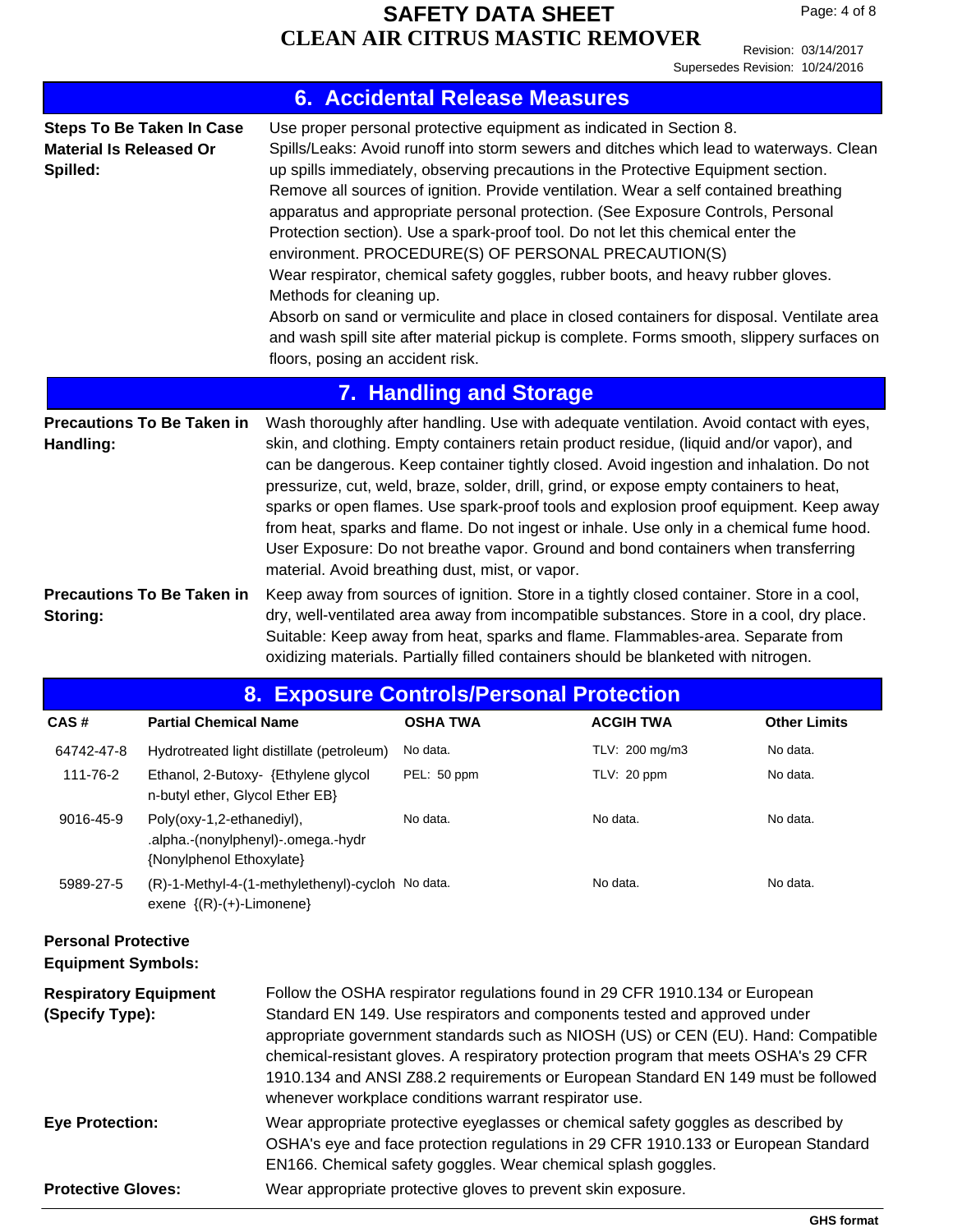Revision: 03/14/2017 Supersedes Revision: 10/24/2016

| <b>Other Protective Clothing:</b>                  | Wear appropriate protective clothing to prevent skin exposure.                                                                                                                                                                                                                                    |
|----------------------------------------------------|---------------------------------------------------------------------------------------------------------------------------------------------------------------------------------------------------------------------------------------------------------------------------------------------------|
| <b>Engineering Controls</b><br>(Ventilation etc.): | Facilities storing or utilizing this material should be equipped with an eyewash facility and<br>a safety shower. Use adequate ventilation to keep airborne concentrations low. Use<br>explosion-proof ventilation equipment. Use only under a chemical fume hood. Safety<br>shower and eye bath. |
| Work/Hygienic/Maintenance<br><b>Practices:</b>     | Wash thoroughly after handling.                                                                                                                                                                                                                                                                   |

|                                              | 9. Physical and Chemical Properties                                                                                  |
|----------------------------------------------|----------------------------------------------------------------------------------------------------------------------|
| <b>Physical States:</b>                      | [X] Liquid<br>[ ] Solid<br>[ ] Gas                                                                                   |
| <b>Appearance and Odor:</b>                  | Clear liquid.                                                                                                        |
|                                              | citrus-like odor.                                                                                                    |
| pH:                                          | No data.                                                                                                             |
| <b>Melting Point:</b>                        | NA -74.00 - 58.00 C                                                                                                  |
| <b>Boiling Point:</b>                        | 171.00 C - 288.00 C                                                                                                  |
| Flash Pt:                                    | > 48.00 C Method Used: Estimate                                                                                      |
| <b>Evaporation Rate:</b>                     | No data.                                                                                                             |
| Flammability (solid, gas):                   | No data available.                                                                                                   |
| <b>Explosive Limits:</b>                     | LEL: No data.<br>UEL: No data.                                                                                       |
| Vapor Pressure (vs. Air or                   | No data.                                                                                                             |
| mm Hg):                                      |                                                                                                                      |
| Vapor Density (vs. $Air = 1$ ):              | No data.                                                                                                             |
| Specific Gravity (Water $= 1$ ):             | No data.                                                                                                             |
| <b>Solubility in Water:</b>                  | No data.                                                                                                             |
| <b>Octanol/Water Partition</b>               | No data.                                                                                                             |
| Coefficient:                                 |                                                                                                                      |
| <b>Autoignition Pt:</b>                      | No data.                                                                                                             |
| Decomposition Temperature: No data.          |                                                                                                                      |
| <b>Viscosity:</b>                            | No data.                                                                                                             |
|                                              | <b>10. Stability and Reactivity</b>                                                                                  |
| Stability:                                   | Stable $[X]$<br>Unstable [ ]                                                                                         |
| <b>Conditions To Avoid -</b><br>Instability: | ignition sources, Incompatible materials, Excess heat.                                                               |
| Avoid:                                       | <b>Incompatibility - Materials To Strong acids. Strong bases, Aluminum.</b>                                          |
| <b>Byproducts:</b>                           | Hazardous Decomposition or Nitrogen oxides, Carbon monoxide, oxides of sulfur, irritating and toxic fumes and gases. |

| <b>Possibility of Hazardous</b><br><b>Reactions:</b> | Will occur [ ]     | Will not occur $[X]$ |
|------------------------------------------------------|--------------------|----------------------|
| <b>Conditions To Avoid -</b>                         | No data available. |                      |
| <b>Hazardous Reactions:</b>                          |                    |                      |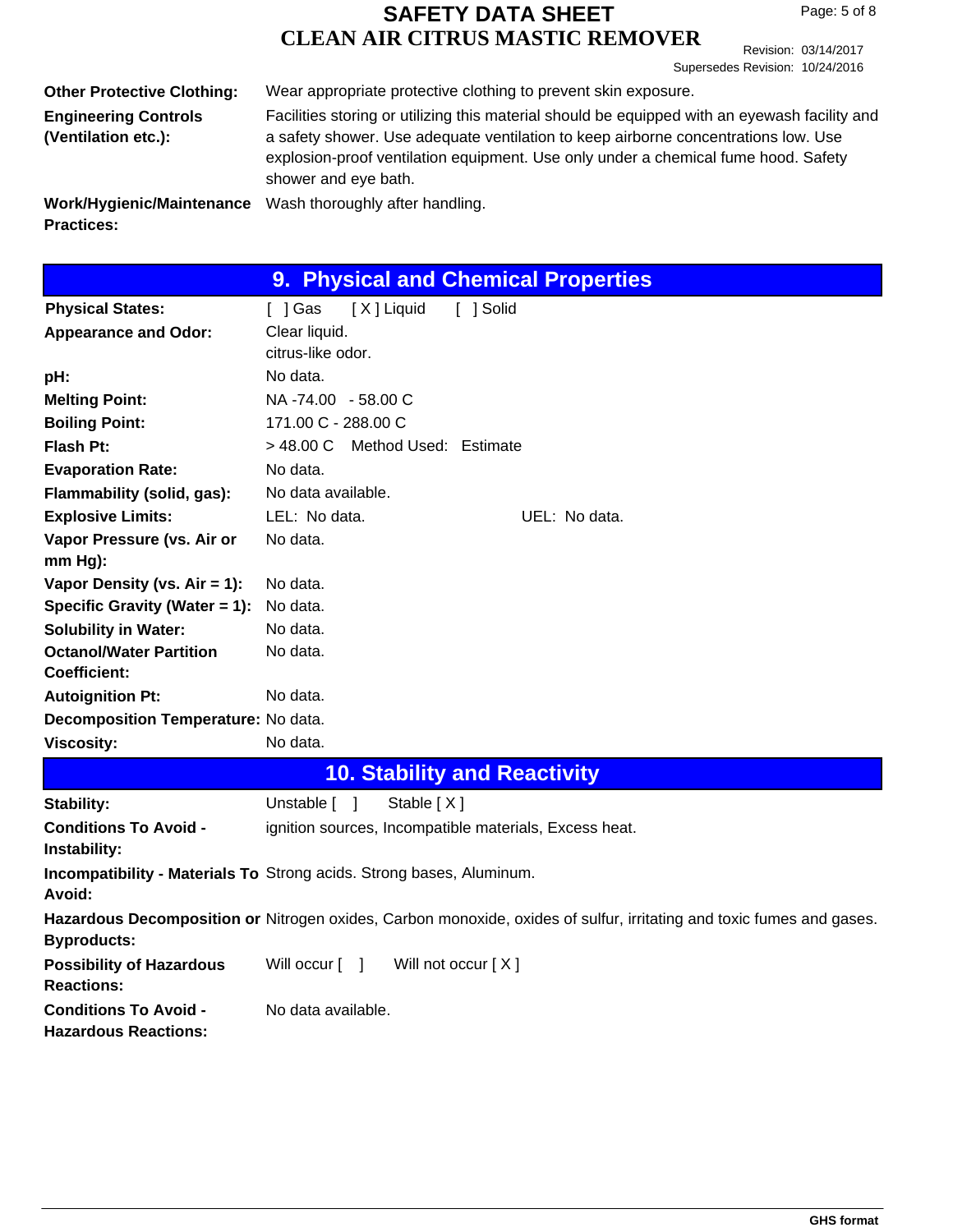Revision: 03/14/2017 Supersedes Revision: 10/24/2016

| <b>11. Toxicological Information</b>                  |                                                                                                                                                                                                                                                                                                                                                                                                                                                                                                                                                                                                                                                                                                                                                                                                                                                                                                                                                                                                                                                                                                                                   |            |             |                |             |
|-------------------------------------------------------|-----------------------------------------------------------------------------------------------------------------------------------------------------------------------------------------------------------------------------------------------------------------------------------------------------------------------------------------------------------------------------------------------------------------------------------------------------------------------------------------------------------------------------------------------------------------------------------------------------------------------------------------------------------------------------------------------------------------------------------------------------------------------------------------------------------------------------------------------------------------------------------------------------------------------------------------------------------------------------------------------------------------------------------------------------------------------------------------------------------------------------------|------------|-------------|----------------|-------------|
| <b>Toxicological Information:</b>                     | Epidemiology: No information found.<br>Teratogenicity: No information available. Reproductive Effects: Mutagenicity:<br>Neurotoxicity:                                                                                                                                                                                                                                                                                                                                                                                                                                                                                                                                                                                                                                                                                                                                                                                                                                                                                                                                                                                            |            |             |                |             |
| Carcinogenicity/Other<br>Information:                 | CAS# 64742-47-8: Not listed by ACGIH, IARC, NTP, or CA Prop 65. CAS# 111-76-2:<br>ACGIH: A3 - Confirmed animal carcinogen with unknown relevance to humans.<br>California: Not listed.<br>NTP: Not listed.<br>IARC: Not listed. CAS# 5989-27-5: Not listed by ACGIH, IARC, NTP, or CA Prop 65.                                                                                                                                                                                                                                                                                                                                                                                                                                                                                                                                                                                                                                                                                                                                                                                                                                    |            |             |                |             |
| CAS#                                                  | <b>Hazardous Components (Chemical Name)</b>                                                                                                                                                                                                                                                                                                                                                                                                                                                                                                                                                                                                                                                                                                                                                                                                                                                                                                                                                                                                                                                                                       | <b>NTP</b> | <b>IARC</b> | <b>ACGIH</b>   | <b>OSHA</b> |
| 64742-47-8                                            | Hydrotreated light distillate (petroleum)                                                                                                                                                                                                                                                                                                                                                                                                                                                                                                                                                                                                                                                                                                                                                                                                                                                                                                                                                                                                                                                                                         | n.a.       | n.a.        | A4             | n.a.        |
| 111-76-2<br>Ether EB}                                 | Ethanol, 2-Butoxy- {Ethylene glycol n-butyl ether, Glycol                                                                                                                                                                                                                                                                                                                                                                                                                                                                                                                                                                                                                                                                                                                                                                                                                                                                                                                                                                                                                                                                         | n.a.       | 3           | A <sub>3</sub> | n.a.        |
| Poly(oxy-1,2-ethanediyl),<br>9016-45-9<br>Ethoxylate} | .alpha.-(nonylphenyl)-.omega.-hydr {Nonylphenol                                                                                                                                                                                                                                                                                                                                                                                                                                                                                                                                                                                                                                                                                                                                                                                                                                                                                                                                                                                                                                                                                   | n.a.       | n.a.        | n.a.           | n.a.        |
| 5989-27-5<br>$\{(R)-(+)$ -Limonene $\}$               | (R)-1-Methyl-4-(1-methylethenyl)-cyclohexene                                                                                                                                                                                                                                                                                                                                                                                                                                                                                                                                                                                                                                                                                                                                                                                                                                                                                                                                                                                                                                                                                      | n.a.       | 3           | n.a.           | n.a.        |
|                                                       | <b>12. Ecological Information</b>                                                                                                                                                                                                                                                                                                                                                                                                                                                                                                                                                                                                                                                                                                                                                                                                                                                                                                                                                                                                                                                                                                 |            |             |                |             |
| <b>General Ecological</b><br>Information:             | Environmental: TERRESTRIAL FATE: Based on a recommended classification scheme,<br>an estimated Koc value of 67,, determined from an experimental log Kow and a<br>recommended regression-derived equation, indicates that ethylene glycol mono-n-butyl<br>ether is expected to have high mobility in soil. An estimated BCF value of 2.5 was<br>calculated for ethylene glycol mono-n-butyl ether, using an experimental log Kow of 0.83<br>and a recommended regression-derived equation. According to a recommended<br>classification scheme, this BCF value suggests that bioconcentration in aquatic<br>organisms is low.<br>Physical: No information found.<br>Other: An estimated BCF value of 2.5,, from an experimental log Kow, suggests that<br>ethylene glycol mono-n-butyl ether bioconcentration in aquatic organisms will be low,<br>according to a recommended classification scheme. ELIMINATION.<br>May bioconcentrate in aquatic organisms and fish. Has low mobility in soil and may<br>rapidly volatilize in the atmosphere. Limonene can be readily degraded in soil.<br>Physical: No information available. |            |             |                |             |
|                                                       | <b>13. Disposal Considerations</b>                                                                                                                                                                                                                                                                                                                                                                                                                                                                                                                                                                                                                                                                                                                                                                                                                                                                                                                                                                                                                                                                                                |            |             |                |             |
| <b>Waste Disposal Method:</b>                         | Chemical waste generators must determine whether a discarded chemical is classified<br>as a hazardous waste. US EPA guidelines for the classification determination are listed<br>in 40 CFR Parts 261. Additionally, waste generators must consult state and local<br>hazardous waste regulations to ensure complete and accurate classification.<br>RCRA P-Series: None listed.<br>RCRA U-Series: None listed. Empty container may be recycled or disposed of as solid<br>sanitary waste. Do not reuse container. Contact a licensed professional waste disposal<br>service to dispose of this material. Dissolve or mix the material with a combustible<br>solvent and burn in a chemical incinerator equipped with an afterburner and scrubber.                                                                                                                                                                                                                                                                                                                                                                                |            |             |                |             |
|                                                       |                                                                                                                                                                                                                                                                                                                                                                                                                                                                                                                                                                                                                                                                                                                                                                                                                                                                                                                                                                                                                                                                                                                                   |            |             |                |             |